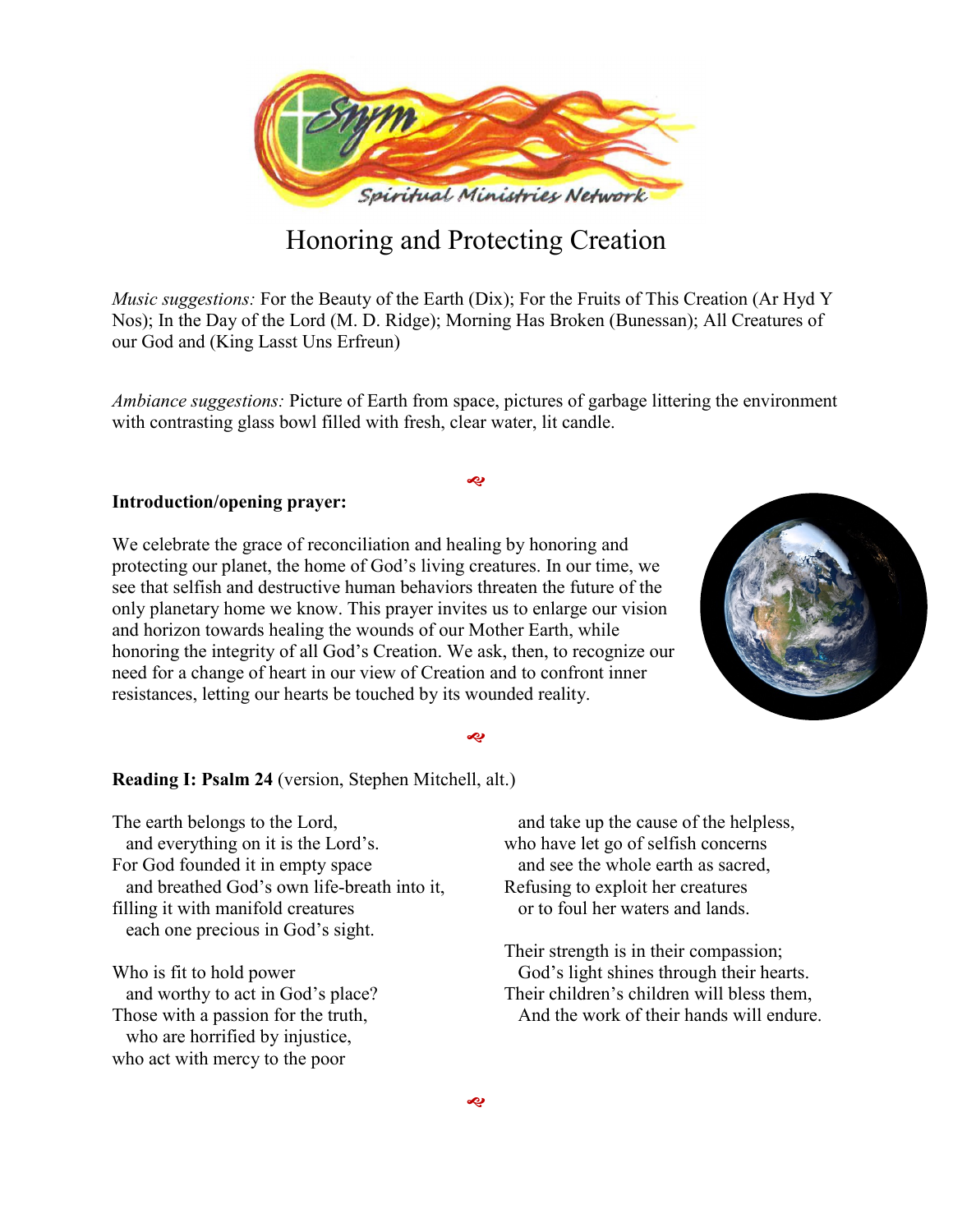## **Reading II: Romans 8: 19-24, 26-27**

For the creation waits with eager longing for the revealing of the children of God; for the creation was subjected to futility, not of its own will but by the will of the one who subjected it, in hope that the creation itself will be set free from its bondage to decay and will obtain the freedom of the glory of the children of God.

We know that the whole creation has been groaning in labor pains until now; and not only the creation, but we ourselves, who have been first fruits of the Spirit, groan inwardly while we wait for adoption, the redemption of our bodies. For in hope we were saved.

Likewise the Spirit helps us in our weakness; for we do not know how to pray as we ought, but that very Spirit intercedes with sighs too deep for words. And God, who searches the heart, knows what is the mind of the Spirit, because the Spirit intercedes for the saints according to the will of God.

Ŀ

## **Reading III: Acts of the 32nd and 34th General Chapters:**

Recognizing that the planet we call home is facing dire threats from human activity, we commit ourselves to provide support for a healthy future for the generations after us.

We recognize that the social, political, economic and environmental problems of our century are global in nature and are integrally intertwined. We therefore pledge ourselves to see and participate in collaborative structures, relationships and actions that will liberate life where it is threatened.

æ

### **Reflection questions:**

When I consider our planet, our universe, and my place in it, how do I feel?

The necessity of healing our planet is clear. Where is this urgency leading me? Our congregation?

How are climate change, forgiveness and reconciliation related? What has to change?

**Time for reflection/sharing**

**Intercessory prayers**